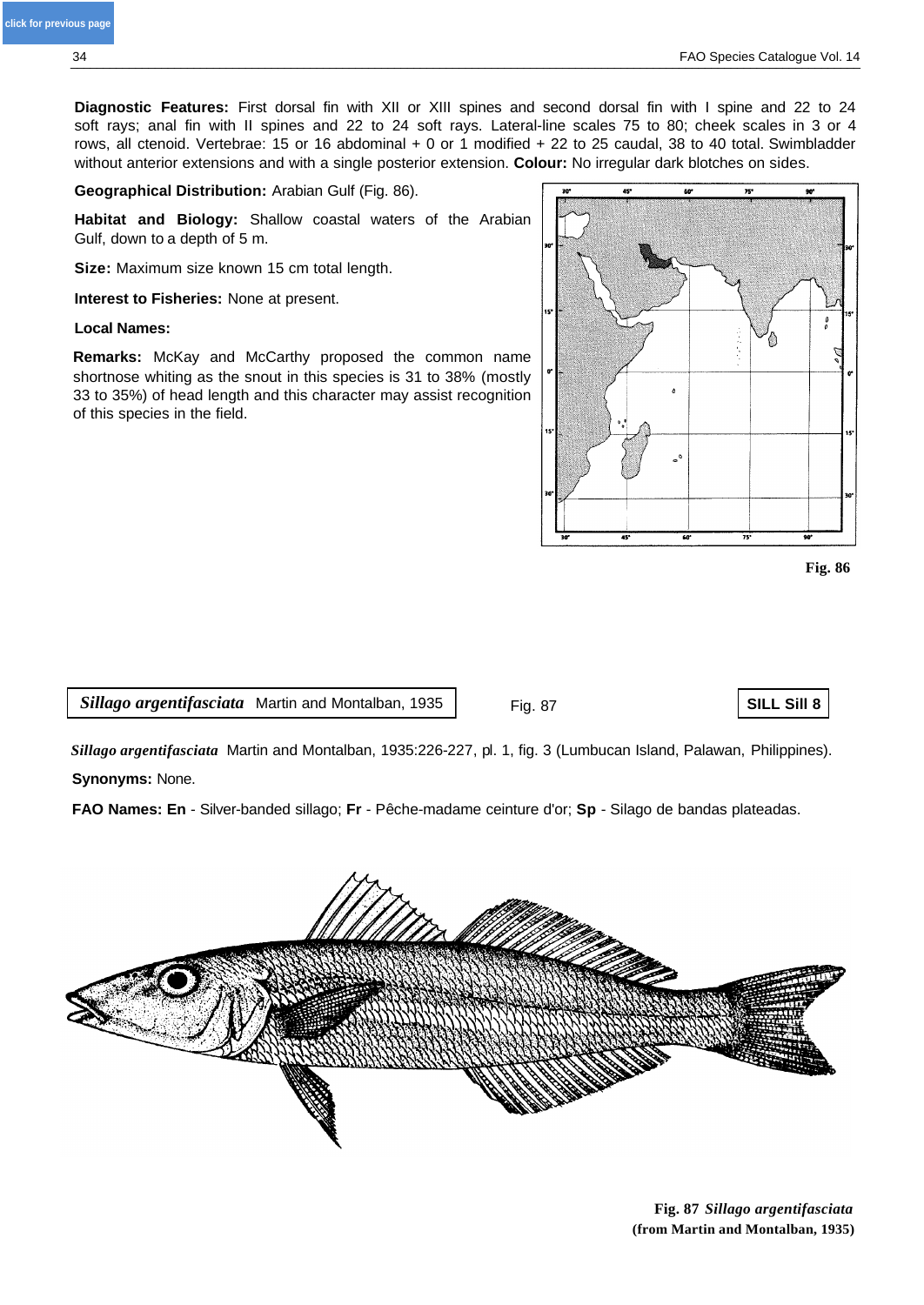**Diagnostic Features:** First dorsal fin with XI spines and second dorsal fin with I spine and 17 or 18 soft rays; anal fin with II spines and 17 soft rays. Lateral-line scales 66; cheek with three rows of scales, those on the upper row cycloid, and on the lower two rows ctenoid. **Colour:** No irregular dark blotches on sides; a wide, brilliant, silvery stripe on each side of the body.

**Geographical Distribution:** Lumbucan Island, Palawan, Philippines (Fig. 88).

**Habitat and Biology:** Unknown.

**Size:** Not known.

**Interest to Fisheries:** None.

**Local Names:**

**Literature:** Herre (1953:478); McKay (1985:40, fig. 5A).

**Remarks:** *Sillago argentifasciata* was not included in the large amount of material examined from the Philippines by McKay (1985). The type specimens were destroyed during the Second World War and further collecting at the type locality and the designation of a neotype is necessary to resolve the identity of this species. This species is similar to *Sillago ingenuua* and may prove to be a senior synonym; see also remarks under *Sillago ingenuua.*



**Fig. 88**

**SILL Sill 9**

*Sillago asiatica* McKay, 1983

Fig. 89

*Sillago asiatica* McKay, 1983:613-614.

**Synonyms:** None.

**FAO Names: En** - Asian sillago; **Fr** - Pêche-madame asiate; **Sp** - Silago asiatico.

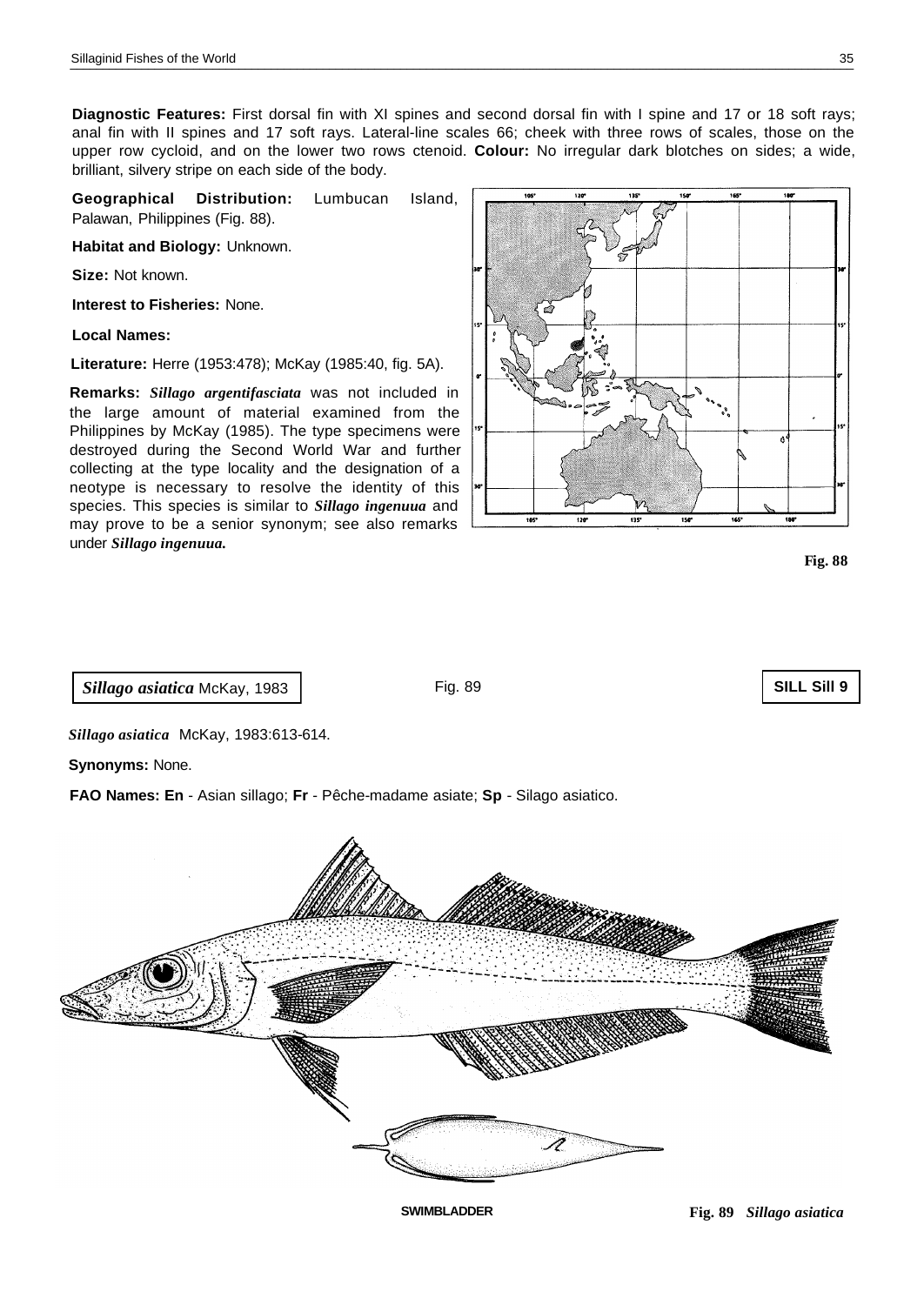**Diagnostic Features:** First dorsal fin with XI spines and second dorsal fin with I spine and 20 or 21 soft rays; anal fin with II spines and 21 to 23 soft rays. Lateral-line scales 67 to 70. Vertebrae: 13 or 14 abdominal + 5 to 7 modified + 13 to 16 caudal, 34 total. Swimbladder with three anterior extensions, the middle one projecting forward and the anterolateral ones recurved backward along the swimbladder; a single posterior extension. **Colour:** Head and body pale sandy brown to light fawn, an indistinct pale mid-lateral stripe is present on some specimens; belly paler, almost white; opercle and preopercle transparent with a crescentic patch of fine black-brown spots in a pigmented area the shape of the gill arches on the inside of the gill cover, showing through. Fins hyaline, the margins of the unpaired fins finely spotted with brown; the upper and lower margins of the caudal fin dark brown to almost black.

**Geographical Distribution:** From the Gulf of Thailand to Taiwan. This species is possibly widespread (Fig. 90).

**Habitat and Biology:** Widely distributed in Taiwan and previously confused with *S. sihama*, this species appears to be more abundant than the latter species at Kaohsiung, Taiwan (Shao et al., 1986). It inhabits depths from 10 to 50 m.

**Size:** To 15 cm standard length.

**Interest to Fisheries:** Utilised fresh throughout its range. A small but important fishery exists in Taiwan.

## **Local Names:**

**Remarks:** *Sillago soringa* Dutt and Sujatha is almost certainly a senior synonym of *S. asiatica* but it is reported to differ in having the swimbladder with shorter recurved extensions and the postcoelomic part of the swimbladder relatively shorter. Shao et al. (1986) found the recurved extensions of the swimbladder to be 1/4 to 1/5 of the swimbladder length.



**Fig. 90**

*Sillago attenuata* McKay, 1985

Fig. 91

## **SILL Sill 10**

*Sillago attenuata* McKay, 1985:36, figs 12A, 13C, 16 (Arabian Gulf).

**Synonyms:** None.

**FAO Names: En** - Slender sillago; **Fr** - Pêche-madame élégant; **Sp** - Silago magro.

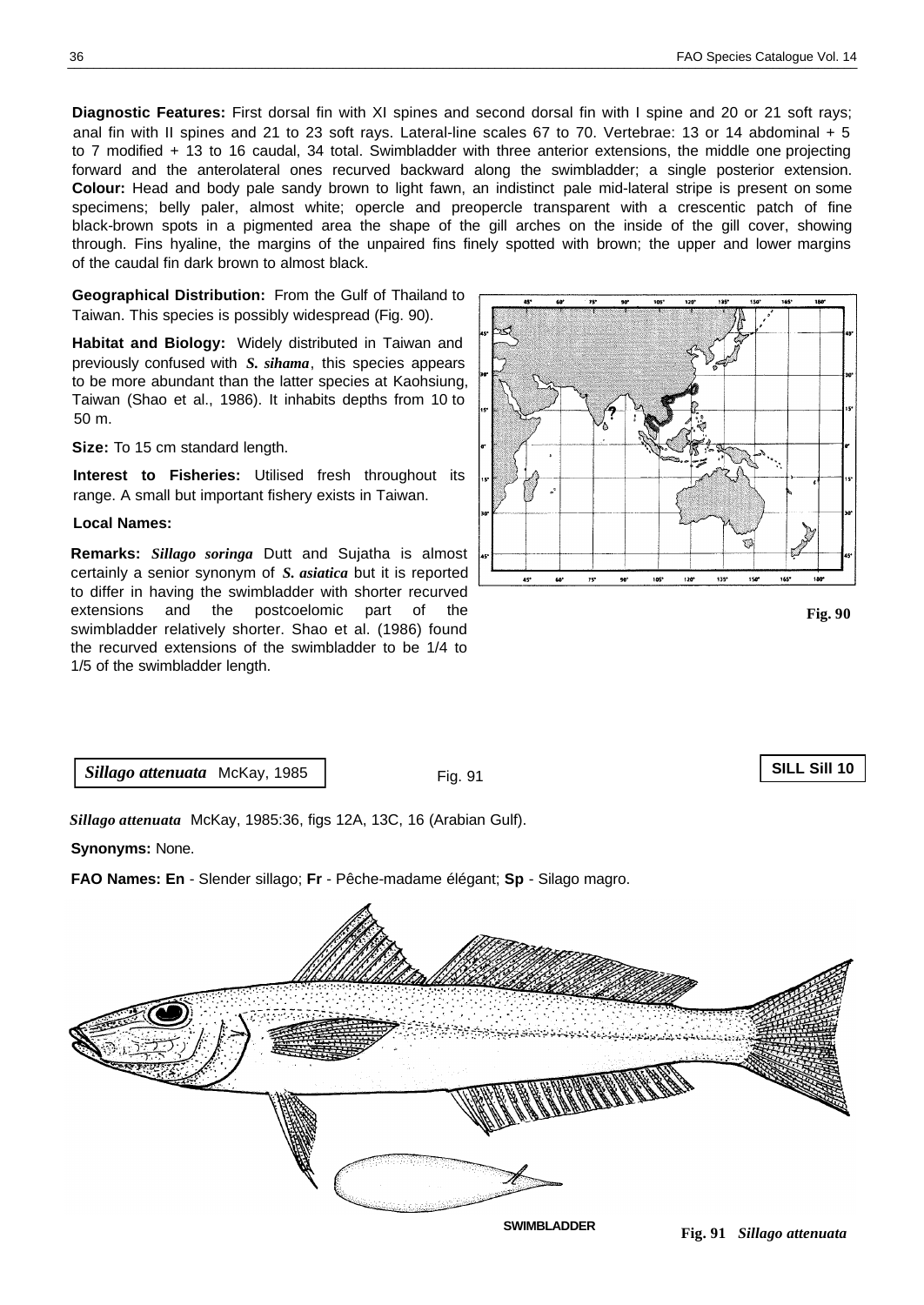**Diagnostic Features:** First dorsal fin with XII or XIII spines and second dorsal fin with I spine and 19 to 21 soft rays; anal fin with II spines and 18 to 20 soft rays. Lateral-line scales 73 to 77. Vertebrae total 37 to 39. **Colour**: Body with faint blotches in two series laterally, the upper row of about 8 or 9 spots, the lower mid-lateral row with 10 spots; a row of indistinct spots or blotches along the base of the spinous dorsal fin; first dorsal fin with the anterior most interspinous membranes dusted with black spots; membrane of the second dorsal fin dusted black, other fins hyaline. Juveniles with a well defined mid-lateral horizontal row of 9 elongate spots on body just below lateral line; between the lateral line and the base of the dorsal fins is a horizontal row of

about 12 small spots ending before the last ray of the dorsal fin; a longitudinal row of very small spots along centre of back, 2 spots before dorsal fin, 4 spots below fin and on caudal peduncle.

**Geographical Distribution:** Arabian Gulf (Fig. 92).

**Habitat and Biology:** Shallow coastal waters of the Arabian Gulf.

**Size:** To at least 20 cm standard length.

**Interest to Fisheries:** Taken by beach seine and utilised fresh.

**Local Names:**

**Literature:** McKay and McCarthy (1989, figs 2B, 3D).

**Remarks:** The swimbladder is almost transparent in juveniles.



*Sillago bassensis* Cuvier, 1829

Fig. 93

**SILL Sill 11**

*Sillago bassensis* Cuvier in Cuvier and Valenciennes, 1829:412 (Port Western, Bass Strait, Victoria).

**Synonyms:** *Sillago (Parasillago) bassensis bassensis:* McKay, 1985:28-29, figs 4A, 13U-V, 14J, 15.

**FAO Names: En** - Western school sillago; **Fr** - Pêche-madame transparent; **Sp** - Silago occidental.



**Fig. 93** *Sillago bassensis*  **(adapted from Grant, 1972)**

**Diagnostic Features:** First dorsal fin with X to XII spines and second dorsal fin with I spine and 18 or 19 soft rays; anal fin with II spines and 18 to 20 soft rays. Lateral-line scales 66 to 73. Vertebrae: 12 to 14 abdominal + 12 to 14 modified + 7 to 9 caudal, total 33 to 35. The swimbladder is very similar to that of *S.flindersi.* **Colour**: No dark spot at the base of the pectoral fin; a series of oblique broken rusty brown bars on the back and upper sides, without a longitudinal row of rusty brown blotches along the midlateral silver stripe.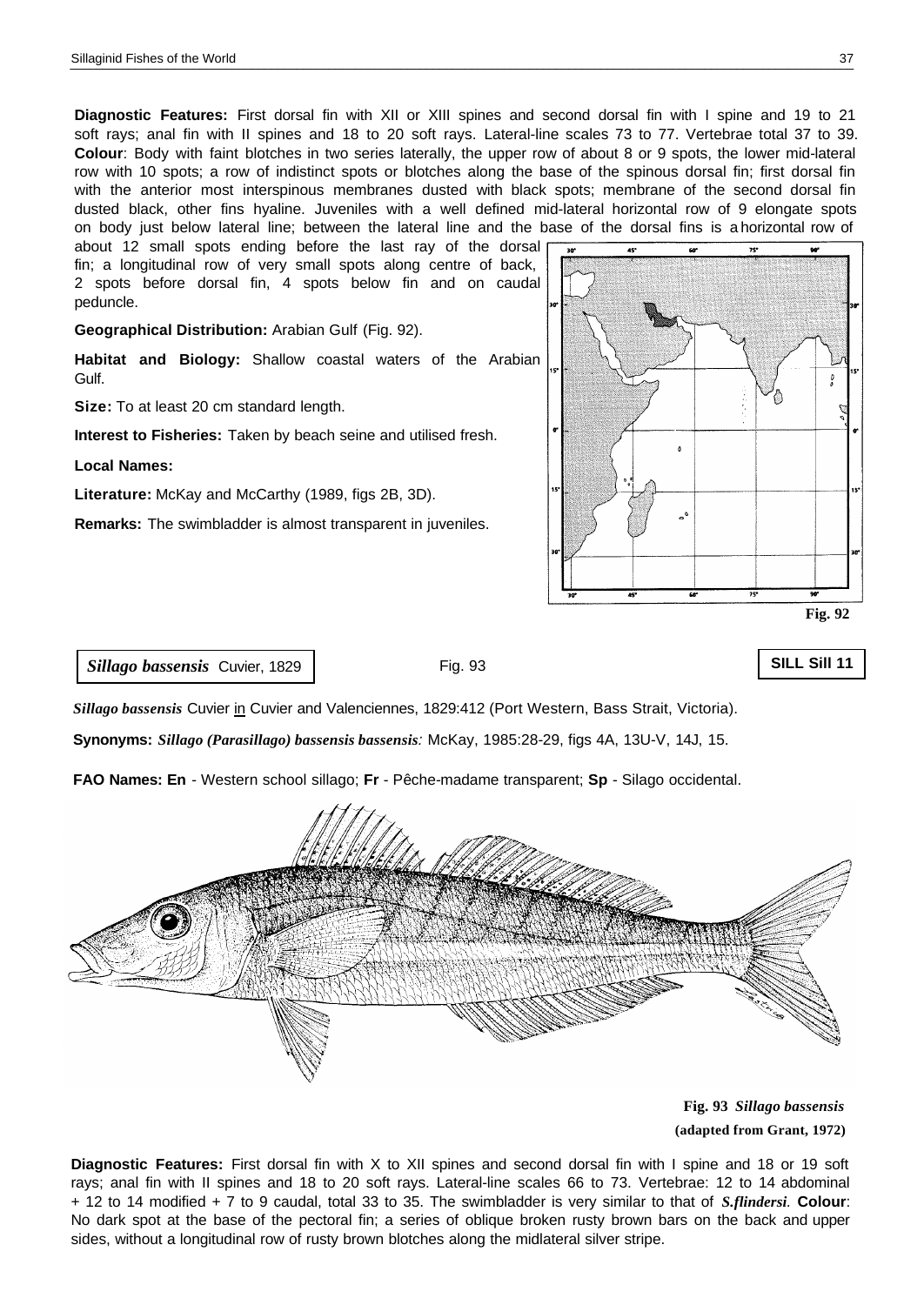**Geographical Distribution:** Geraldton area, Western Australia southward and along the southern coast to South Australia and western Victoria; not yet recorded from western Tasmania (Fig. 94).

**Habitat and Biology:** Common along the lower Western Australian coastline, and bays of South Australia. Frequenting the surf zone of beaches and quiet waters of bays and sandbanks, this species is also trawled in offshore waters to at least 55 m and possibly much deeper. Juveniles may be found in a few centimetres of water off white sand beaches in association with accumulations of dead seaweed in the surf zone of southwestern Australian waters, but are not recorded from estuarine waters as are the juveniles of *Sillaginodes punctata, Sillago schomburgkii,* and *Sillago burrus.* The western school whiting is reported to move into shallow waters in large schools during the full moon. It may have luminescent bacteria when left out of water.



**Size:** To 33 cm standard length.

**Interest to Fisheries:** A local bottom trawl fishery is present seasonally in Western Australia, and this species is caught largely as a bycatch.

**Local Names:** AUSTRALIA: Western school whiting, Trawl whiting.

**Literature:** Quoy and Gaimard (1834:672-673, pl. 1, fig. 2); McCulloch (1911:61, part); Fowler (1933:422-423, part); Whitley (1948:19, 1964:43); Roughley (1951:48-49, part); Scott (1962:187, South Australia); Hutchins and Swainston (1986:col. pl. 264).

**Remarks:** McKay (1985) treated this species as a subspecies (see *S.flindersi*). He followed Cuvier (1829:412) in regarding the type locality as Western Port, Victoria. As the holotype has the locality recorded as "Port du Roi Georges" (= King George Sound, Western Australia), the latter locality is possibly correct.

*Sillago boutani* Pellegrin, 1905

Fig. 95

**SILL Sill 12**

*Sillago boutani* Pellegrin, 1905:86 (Bale de Hatan, Along, North Vietnam).

**Synonyms:** *Sillago* **(?***Parasillago***)** *boutani:* McKay, 1985:34-36.

**FAO Names: En** - Boutan's sillago; **Fr** - Pêche-madame pagus; **Sp** - Silago de Boutan.

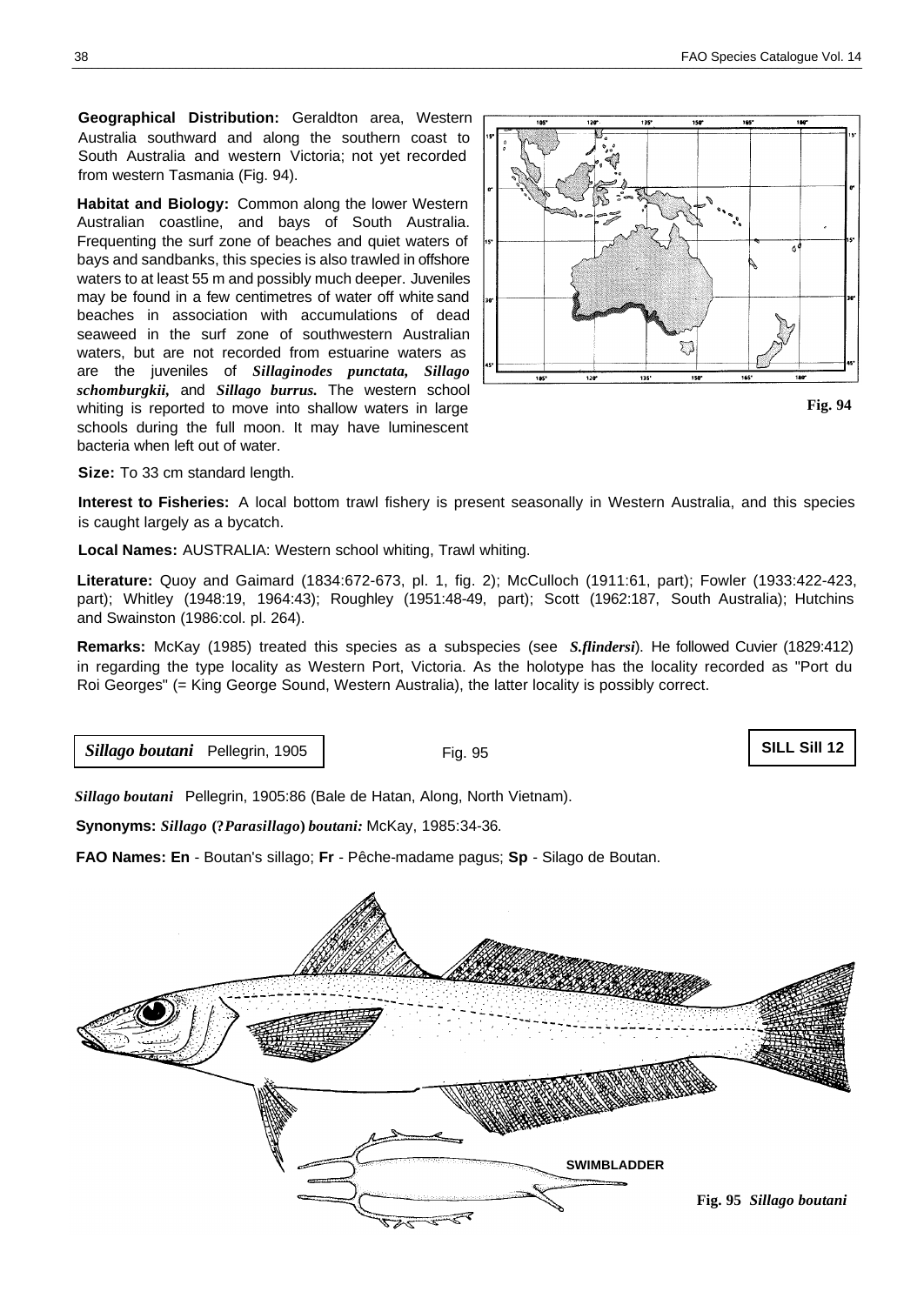**Diagnostic Features:** First dorsal fin with XI spines (last spine very short) and second dorsal fin with I spine and 21 soft rays; anal fin with II spines and 21 or 22 soft rays. Lateral-line scales 76 to 80. Vertebrae: 13 or 14 abdominal + 3 or 4 modified + 21 caudal, elongate with a total of 38. **Colour:** Body olive-yellow dorsally, paler on the sides and abdomen; cheeks and part of operculum orange-yellow; one or two stripes of orange-yellow run along the sides of the body; fin uniformly greyish, with some indication of dots on the rays of the second dorsal fin.

**Geographical Distribution:** Gulf of Tongking, and China (Fig. 96).

**Habitat and Biology:** An inshore species on silty bottoms, in depths down to 20 m.

**Size:** To 20 cm standard length.

**Interest to Fisheries:** Reported to be taken by seine net in Vietnam and forms the basis of an export market in butterflied fillets to Japan. The sillaginids of the Gulf of Tongking are inadequately known.

## **Local Names:**

**Literature:** Fowler (1933:421-422).

**Remarks:** This species is rare in collections, and may be misidentified as *Sillago sihama.* The swimbladder has a single posterior extension.



*Sillago burrus* Richardson, 1842

Fig. 97

**SILL Sill 13**

*Sillago burrus* Richardson, 1842:128-130 (Northwest Australia).

**Synonyms:** *Sillago maculata burra:* Whitley, 1948:19; *Sillago (Parasillago)maculata burrus:* McKay, 1985:24-26. *Sillago maculata:* Paradice and Whitley, 1927:89; Taylor, 1964:174-175.

**FAO Names: En** - Western trumpeter sillago; **Fr** - Pêche-madame clairon; **Sp** - Silago tromperero occidental.



**Fig. 97** *Sillago burrus*  **(adapted from Richardson, 1843)**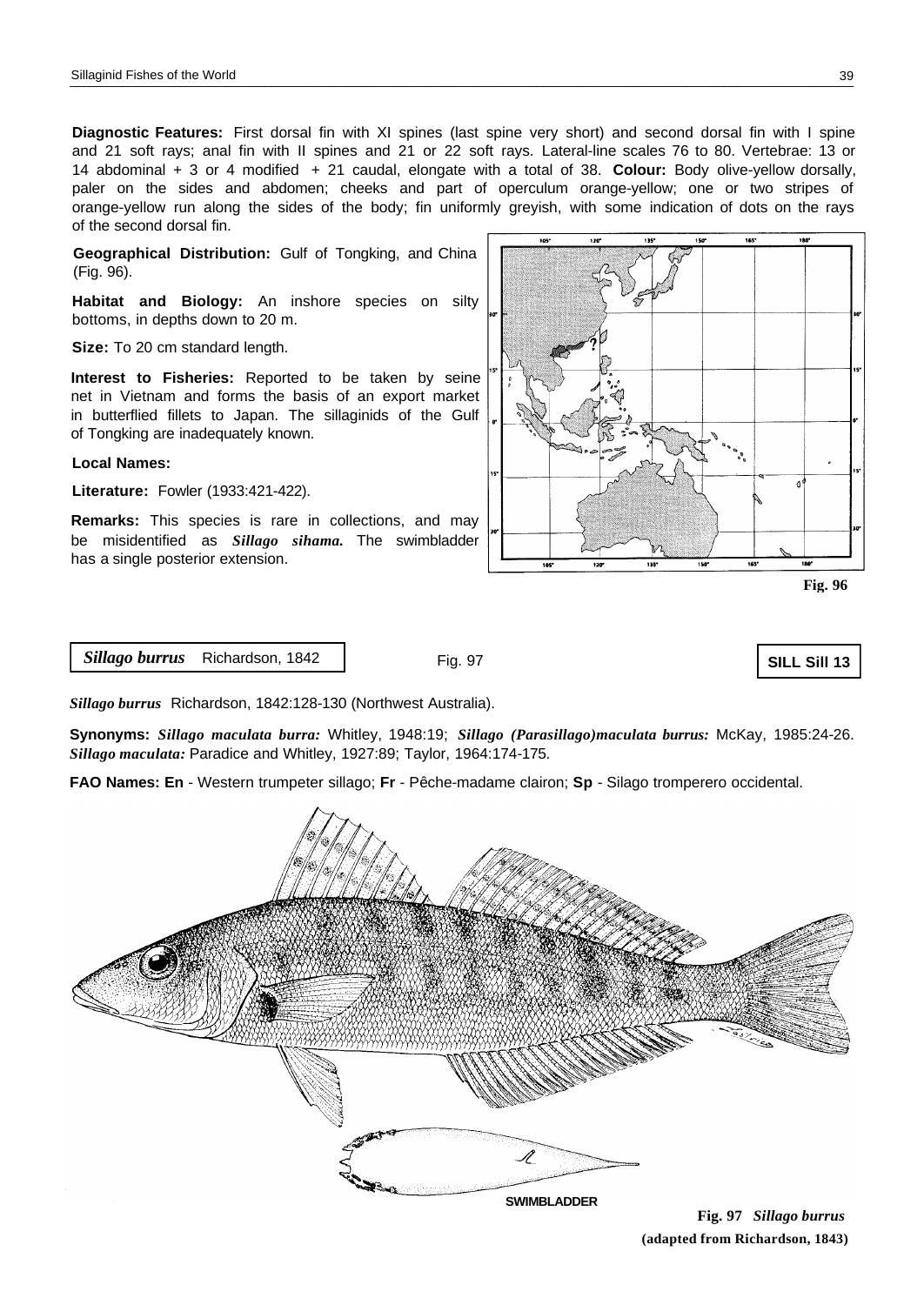**Diagnostic Features:** First dorsal fin with XI spines and second dorsal fin with I spine and 19 to 21 soft rays; anal fin with II spines and 18 to 20 (rarely 18) soft rays. Lateral-line scales 69 to 76. Vertebrae: 13 or 14 abdominal + 20 to 22 caudal, total of 34 to 36 (rarely 34). The swimbladder has four anterolateral extensions that are more complex than *S. aeolus,* but much shorter than *S. maculata.* **Colour:** *S. burrus* is very similar in coloration to *S. aeolus* and *S. maculata.* In *S. burrus* the blotches are like oblique bars and they are not joined as in *S. maculata.* The upper blotches are small, the black spot at the base of the pectoral fin is indistinct and the belly is silvery. The lateral silvery stripe is usually noticeable but may be quite faded. Inside of opercle white whereas *S. maculata* has an inner dark blotch showing through. The upper and lower margins of the caudal fin are not as dark as in *S. maculata* and the abdominal walls are usually white or silvery whereas they are pale flesh coloured in the latter species.

**Geographical Distribution:** Northern coast of Australia, southern New Guinea, and Indonesia (Fig. 98).

**Habitat and Biology:** *Sillago burrus* is most abundant on silty-sand or muddy substrates, the large adults feeding near gutters and sandbars inside Shark Bay and may also be found on mostly sandy bottoms. The juveniles frequent seaweed banks and broken bottom, and occur in large numbers near mangrove creeks. They enter the coastal rivers in the Swan and Mandurah estuaries in Western Australia throughout the summer months where they are netted by prawn fishermen operating in shallow weedy areas. Adults move into deeper waters of marine embayments. Juveniles and adults are commonly trawled in association with the western population of *Sillago robusta,* and *Sillago lutea* in depths to 36 m.



**Size:** To 36 cm standard length.

**Interest to Fisheries:** Mostly taken by trawl net in depths from a few metres to at least 36 m, and are generally part of the bycatch of shrimp trawlers. Marketed fresh in Australia.

**Local Names:** AUSTRALIA: Western trumpeter whiting.

**Literature:** Richardson (1843, pl. 2, fig. 1); Castelnau (1878:232); Hutchins and Swainston (1986:col. pl. 267a); Allen and Swainston (1988:col. pl. 356).

**Remarks:** Frequently confused with *Sillago maculata*. McKay (1985) treated this species as a subspecies of *Sillago maculata* since no specimens had been collected east of Torres Straits. Specimens of *S. burrus* have recently been captured by trawl net east of Cairns and southeast of Hinchinbrook Island, Queensland in 32 m. The taxon is therefore elevated to full specific status in this work.